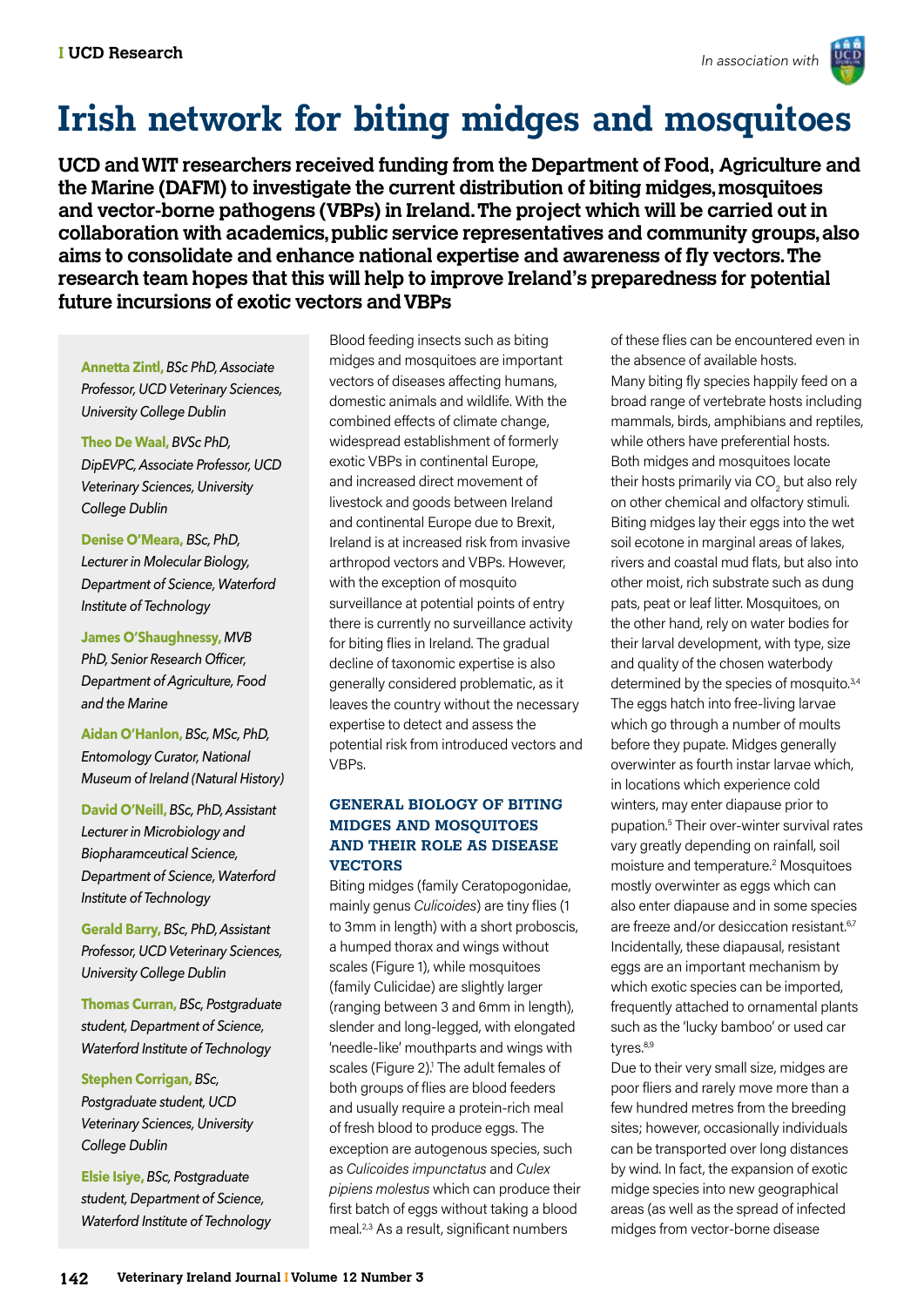## FIERCELY PROTECTIVE

**Communism**<br> **Communism**<br> **Communism**<br> **Communism** 



Just one spot-on controls these key parasites:\*

**FLEAS V** TICKS **V** EAR MITES **Z** ROUNDWORMS **Z** TAPEWORMS

### ONE AND DONE

For more information contact your Boehringer Ingelheim Territory Manager

# NexGard®

\*NexGard® COMBO is indicated for cats with or at risk from mixed infections by ectoparasites, roundworms and tapeworms. NexGard® COMBO contains esafoxolaner, eprinomectin and<br>praziquantel. UK: POM-V IE: POM. Further information available<br>in the SPC or from Boehringer Ingelheim Animal Health UK Ltd.,<br>RG12 8YS, UK. UK Tel: 01344 746959 (sales (technical), IE Tel: 01 291 3985 (all queries). Email: vetenquiries@boehringer-ingelheim.com. NexGard® is a registered trademark of Boehringer Ingelheim Animal Health France SCS, used under licence. ©2021 Boehringer Ingelheim Animal Health UK Ltd. All rights reserved. Date of preparation: July 2021. UI-FEL-0094-2021. Use Medicines Responsibly.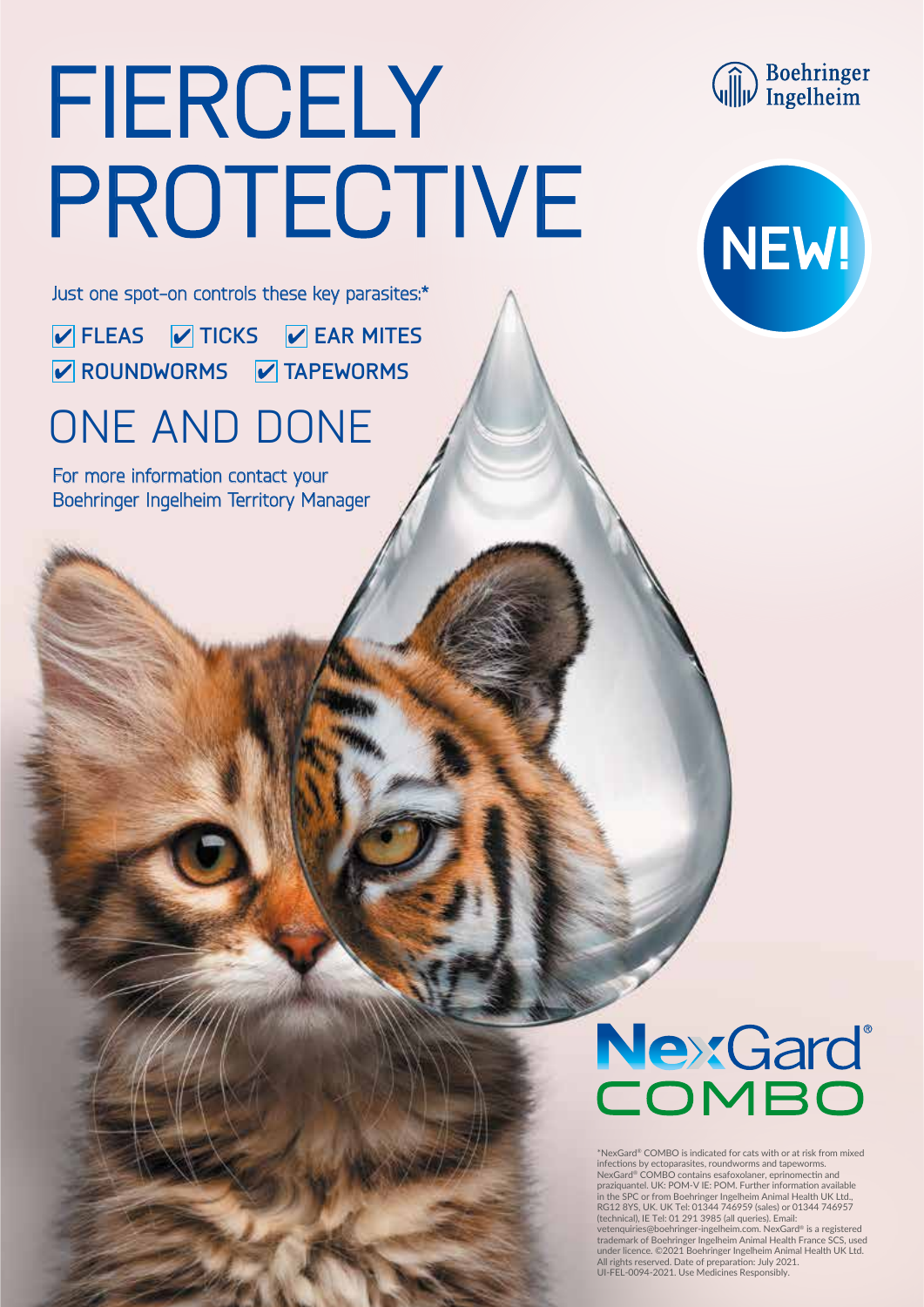

**Figure 1. Culicoides (midges), A: whole mount; B: enlarged view of the head with antennae, palps and proboscis; C: enlarged view of a wing.**

outbreak sites) is probably chiefly facilitated by wind.10 Initially, it was thought that housing could be used to protect livestock from biting midges, however, it is now known that housing has limited efficacy as some species frequently enter sheds and stables throughout the season but particularly in autumn and winter as temperatures fall.<sup>11</sup> Similarly, certain species of

mosquitoes, especially those that bite humans and domestic animals, readily enter buildings. Both biting midges and mosquitoes are most active during dusk and dawn in overcast, warm, humid and still weather. However, some species are chiefly nocturnal and others diurnal. One of the main reasons why biting midges and mosquitoes have received so much scientific attention is that

n



**Figure 2. Culicidae (mosquitoes), A: larva; B: enlarged view of the head of a Culex female; C: enlarged view of the mouthparts of a Culex male; D: enlarged view of a wing.**

they can serve as vectors for viral, protozoal and nematode pathogens. Most importantly, from a European point of view, these include Bluetongue virus (BTV), Schmallenberg virus (SBV), African Horse sickness virus, *Haemoproteus* spp and *Onchocerca cervicalis* in the case of biting midges and West Nile virus, Usutu virus, Dengue Virus, avian *Plasmodium* spp, *Dirofilaria* (*D. immitis* and *D. repens*) and *Setaria* spp in the case of mosquitoes.<sup>1,2,11</sup>

#### **SURVEILLANCE OF INSECT VECTORS IN IRELAND**

According to species lists for Irish biting midges published in 2008 and updated in 2012, a total of 78 species have been reported from Ireland.<sup>12,13</sup> The most recent large scale surveillance programmes of biting midges in Ireland were initiated in response to the outbreak of BTV in Northern Europe in 2006 and the outbreak of SBV in 2011. In 2007, DAFM in collaboration with NUI Galway initiated the National BTV Vector Surveillance Programme.<sup>2,14</sup> During this project, midges were collected on a weekly basis between April 2007 and December 2009 at ten randomly selected sites throughout the Republic of Ireland. Overall 27 species were reported with the Obsoletus (including *Culicoides chiopterus*, *C. dewulfi, C. obsoletus* s.s., *C. scotius*) and Pulicaris groups (defined by McCarthy and colleagues to include *C. pulicaris, C. punctatus, C. newsteadi, C. impunctatus, C. delta, C. grisescens*  and *C. nubeculosus*) together accounting for over 80 per cent of the total catch in each year. Both groups include potential BTV vector species. While few midges were caught during cold, wet and windy conditions, the authors observed that the overall seasonal patterns of midge activity were remarkably similar over the three-year surveillance programme, with highest numbers consistently trapped between May and October. The 'BTV Vector free period' defined by EU legislation as the time period during which no *C. imicola* specimens (this species has a more southerly range and has never been reported from Ireland) and less than five parous female Culicoides are caught per trap, extended